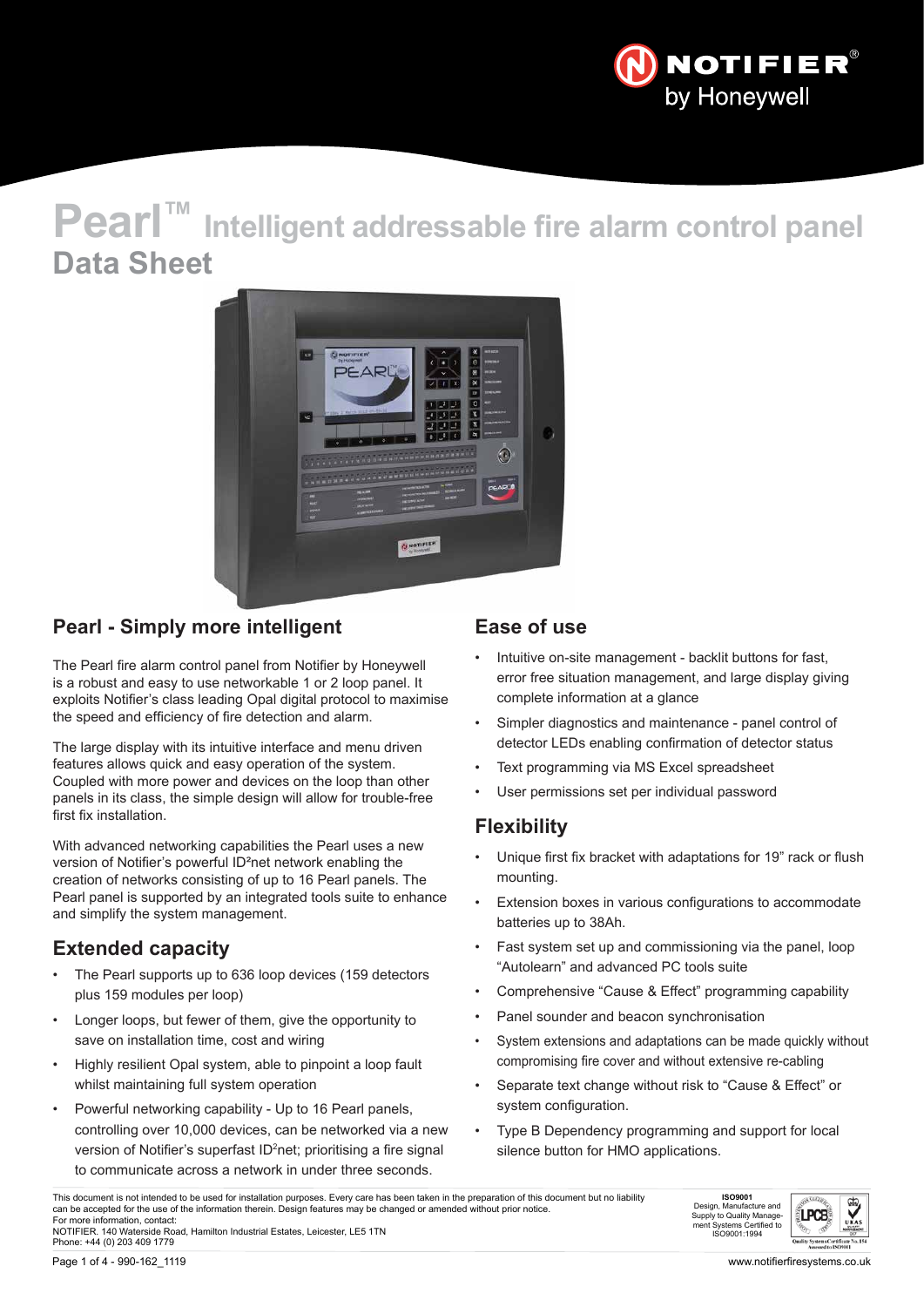## **NOTIFIER®** by Honeywell

### **Pearl™ - Intelligent Addressable Fire Alarm Control Panel**

#### **System Features**

- 1 or 2 loop models available
- 159 intelligent Opal detectors per loop
- 159 modules (AV, MCP, input/output interface modules) per loop
- 64 zones of fire detection with LED indication per zone
- 2 programmable outputs monitored for open and short circuits
- 2 programmable inputs
- 4 soft keys programmable to the needs of the user

### **Specifications**

#### **Pearl - Addressable Fire Alarm Control Panel**

#### **Mechanical Specification**

| Dimensions<br>Height:<br>Width:<br>Depth: | 355 mm<br>435 mm<br>145 mm                                                     |
|-------------------------------------------|--------------------------------------------------------------------------------|
| Weight:                                   | 6 kg without batteries<br>12 kg with 12Ah batteries<br>(standard battery size) |
| • Construction:                           | ABS UL94-HB40 plastic front<br>cover and main enclosure                        |
| • Mounting Holes:                         | 4 (on first fix bracket)                                                       |
| Cable entry holes (20mm):                 | 20 (top), 2 (bottom)                                                           |
| <b>External Connections:</b>              | plug-in screw terminals<br>0.5mm <sup>2</sup> to 2.5mm <sup>2</sup> (14-22AWG) |

#### **Mechanical Description**

- All displays and controls are carried on the enclosure door.
- Door is hinged on the left and opened using a 4mm Allen Key
- Door removable through fast clip hinges



- Advanced Cause and Effect programming
- Cable entry through punched holes no need to knock out blanks • Custom logo on quiescent screen Day/Night mode configurable
- for site specific requirements
- Class change facilities
- Loop auto-learn function
- Backlit buttons and on screen help for user guidance
- CPD approved by LPCB (BRE)
- Approved for control of 512 fire devices to EN54-2 • 6 line text repeater for event control - uses built in
- communications port if network card not fitted

#### **Electrical Specification**

- Operating Voltage: 230Vac 50Hz
- Voltage Tolerance:  $+10\%$ , -15%
- Incoming Mains Fuse: 1.6 A T5AH250V
- Battery Charger Output Voltage: 27.2 V nom @ 20°C (temperature
- Aux DC Output:  $27.5 \text{ V} \pm 0.5 \text{ V}$ , 500mA max.
- Power Supply Output Rating: 3A (continuous)
- Standby Batteries<br>
(24Vdc sealed lead-acid): Max. 38A

#### **Loop Specification**

- Maximum loop current 750mA per loop
- Max loop length screened cable 3500m\*
- Max number of detectors 159/loop
- Max number of modules 159/loop
- \*usable length may be less depending on loop loading

#### **Environmental Specifications**

- Climatic Classification: 3K5, (IEC 721-2-3)
- Operating Temperature: 0°C to +40°C
- 
- Height above sea level: 2000m max.
- Panel Sealing: IP30 (EN60529)
- 
- EMC Emissions: EN61000-6-3
- 

• Relative Humidity: 5% to 95% non condensing • Vibration: EN60068-2-6, 10-150Hz at 0.981ms-2 EN50130-4 • Safety EN60950



(20mm HRC anti-surge fuse in PSU)

compensated and current limited)

Max. 38Ah (using PRL-BOX)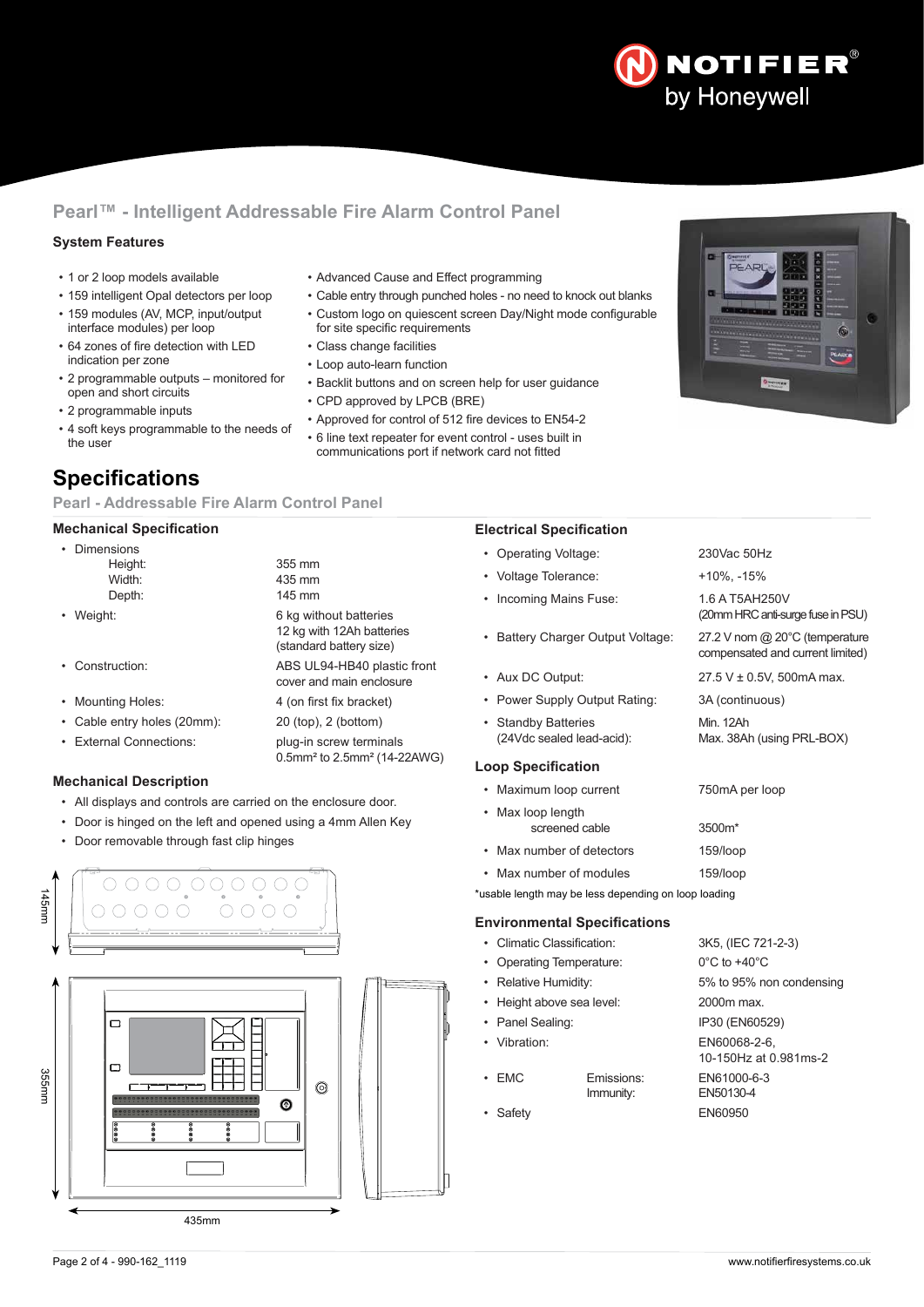

### **Pearl™ - Intelligent Addressable Fire Alarm Control Panel**

#### **Mounting Options**

The Pearl's innovative mounting system gives the installer easier access to terminate wiring to the back plate before the panel is even installed. Various mounting options are available to allow for larger battery capacity for longer standby time and to enable flush mounting of the panel.



#### **Extension Boxes**

| <b>Part Number</b> | <b>Description</b>                                                                                                                                                                                                                                                               |            | <b>Battery Capacity Flush Mounting accessory</b> |
|--------------------|----------------------------------------------------------------------------------------------------------------------------------------------------------------------------------------------------------------------------------------------------------------------------------|------------|--------------------------------------------------|
|                    | Extension back box for existing surface mounted Pearl<br>installations. Includes cover, panel dress plates and space<br>PRL-EXT-BOX-17 for 17Ah batteries. Only one can be used with each panel<br>and is not suitable for flush mounting.<br>H:222mm W:436mm D:110mm.           | up to 17Ah | <b>NA</b>                                        |
| PRL-BOX-17         | Extension back box for new Pearl installations, Surface<br>or Flush mounting, includes cover and space for 17Ah<br>batteries. For flush mounting use PRL-BEZEL-17.<br>H:592mm W:447mm D:110mm.                                                                                   | up to 17Ah | PRL-BEZEL-17                                     |
| PRL-BOX-38         | Extension back box for new Pearl installations, Surface<br>or Flush mounting, includes cover and space for 38Ah<br>batteries. For flush mounting use PRL-BEZEL-17.<br>H:592mm W:447mm D:203mm.                                                                                   | up to 38Ah | PRL-BEZEL-17                                     |
| PRL-BOX            | Large box to receive a complete Pearl panel, allows 38Ah<br>batteries to be fitted.<br>H:727mm x W:447mm x D:203mm                                                                                                                                                               | up to 38Ah | PRL-BEZEL-16U                                    |
| PRL-BEZEL          | The PRL-BEZEL Flush Mount Dress Ring offers a practical way of flush mounting the Pearl panel. It is designed<br>for use in combination with the rack mount kit and is also available as a stand alone part.<br>H:437mm x W:518mm x D:47mm (internal aperture H:357mm x W:438mm) |            |                                                  |
| PRL-BEZEL-17       | Flush mounting bezel for PRL-BOX-17 and PRL-BOX-38<br>H:674mm x W:529mm x D:47mm (internal aperture H:594mm x W:449mm)                                                                                                                                                           |            |                                                  |
| PRL-BEZEL-16U      | Semi-flush mounting bezel for the Pearl extension back box, PRL-BOX.<br>H:808.5mm x W:529mm x D:47mm (internal aperture H:728.5mm x W:449mm)                                                                                                                                     |            |                                                  |
| PRL-RM19           | 19" Rack Mount Kit for Pearl panel. The PRL-RM19 rack mount kit enables the Pearl to be mounted in a 19 inch<br>rack (recessed dimensions H: 336 x W:445)                                                                                                                        |            |                                                  |
| PRL-FM             | Flush Mount Dress Ring (inc 19" Rack kit)                                                                                                                                                                                                                                        |            |                                                  |